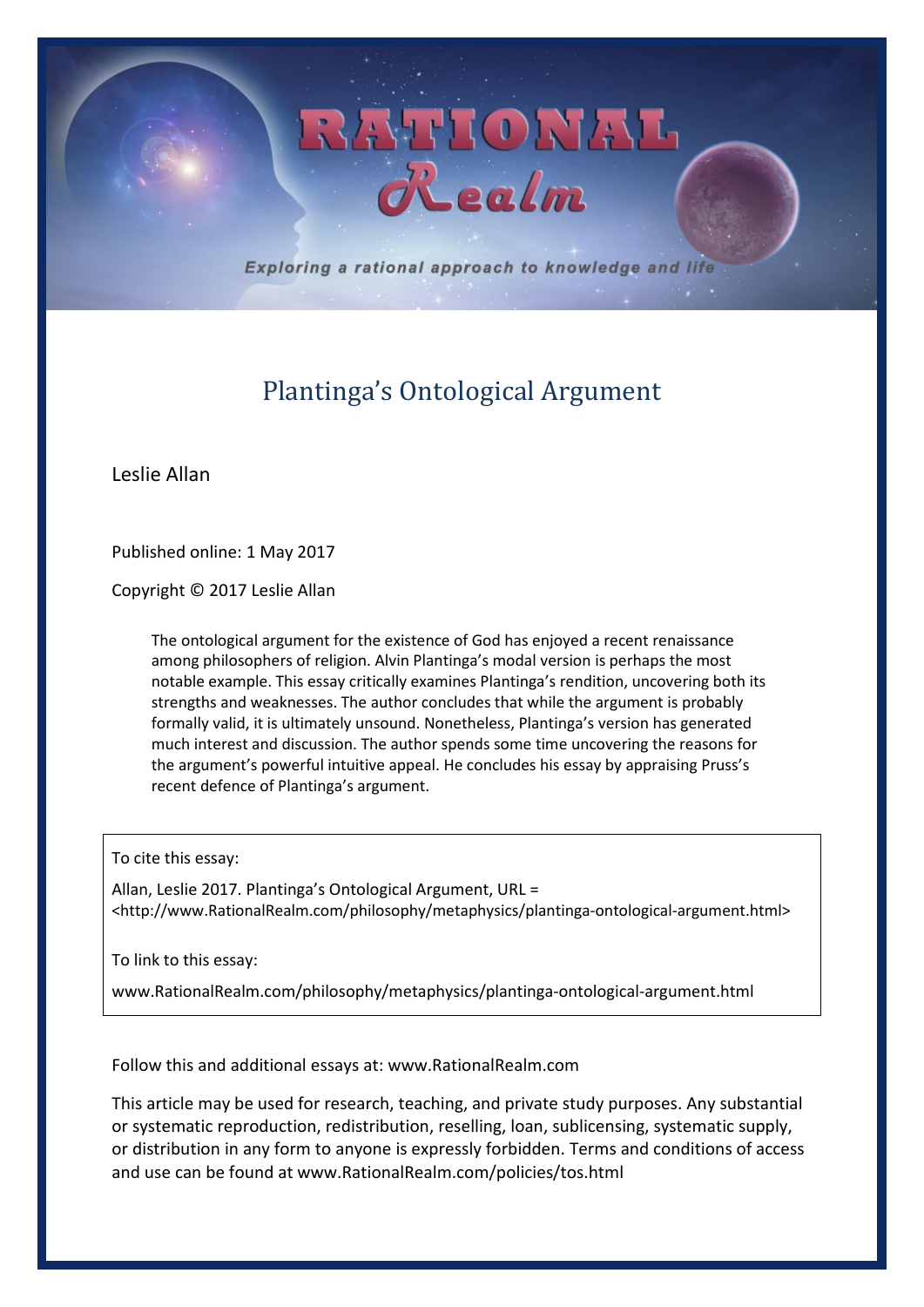#### **1. Recent Developments in the Ontological Argument**

The ontological argument has proved to be a constant source of fascination for philosophers, all the way down through the ages since its first statement by Saint Anselm, Archbishop of Canterbury, in the eleventh century. Countless words have been written on this most perplexing and confounding of theistic arguments, with new vigour being attended to it in contemporary times by such philosophers as Malcolm, Findlay and Plantinga. This constant flurry of words is an inevitable result of its totally unique nature, for it claims to be, to the antipathy of both empiricists and atheists, a completely *a priori*, analytic proof of God's existence.

Anselm [1078a: chs 3–5] presented his original argument in his *[Proslogion](https://www.amazon.com/gp/product/0875481094/ref=as_li_tl?ie=UTF8&camp=1789&creative=9325&creativeASIN=0875481094&linkCode=as2&tag=pdf1-ess-20&linkId=5eaf11ca8e853bce6697b20c3e72335d)*. His argument can be characterized briefly as this: if God is a being than which none greater can be thought and to exist in reality is greater than to exist in the understanding alone, then God must exist in reality, for if he existed in the understanding alone, he would not be a being than which none greater can be thought. Gaunilo, a contemporary of Anselm's, objected to Anselm's argument by means of analogy. As the objection is retold by Anselm [1078b], Gaunilo likened Anselm's God to a most perfect island and proceeded to prove its existence in the style of Anselm's treatise.

In the eighteenth century, Kant [1872] provided a most damaging criticism in his seminal work, *[Critique of Pure Reason](http://www.amazon.com/gp/product/0230013384/ref=as_li_tl?ie=UTF8&camp=1789&creative=390957&creativeASIN=0230013384&linkCode=as2&tag=pdf1-ess-20&linkId=EN64WCWCAHVTZ7OB)*. In this book, he argued that Anselm's treatment of existence as a property is mistaken and that only synthetic propositions are justifiably existential. (Kant's argument was developed further by Russell's [1919: ch. 16] logical analysis of the term 'exists' in his *[Introduction to Mathematical Philosophy](https://www.amazon.com/gp/product/111223067X/ref=as_li_tl?ie=UTF8&camp=1789&creative=9325&creativeASIN=111223067X&linkCode=as2&tag=pdf1-ess-20&linkId=222d2c7d7636711d740d7049b10e9ebe)*.)

In his seminal paper, Findlay [1955] struck upon a most controversial ontological disproof of God's existence. After first rejecting Anselm's argument, he argued that the proper object of religious worship must be a necessary and not a contingent being. Since all existential propositions are not logically necessary, he argued, then it is impossible for God to exist. In turn, Malcolm [1964] sought to obviate Findlay's conclusion. After questioning Anselm's assumption that existence is a perfection, Malcolm reconstructed his argument in an attempt to show that the logical necessity of God's existence can be derived from his independence and eternity alone.

Hick is a contemporary theist who agrees with Hume's dictum that existential claims can only have an empirical basis. As such, he was faced with a dilemma. He cannot accept either Malcolm's or Findlay's conclusion. As a saving grace, Hick [1973] contends that the object of religious worship is a factually and not logically necessary being. Ironically, Hick derives this factual necessity from the same attributes of God that Malcolm derived God's logical necessity.

Since a substantial amount of material has already been written on the arguments cited above, I now wish to leave this historical perspective to examine in some detail the most contemporary version of the ontological argument. This latest version is advanced by philosopher of religion, Alvin Plantinga. I will assume, with him, that all of the previous versions have failed.

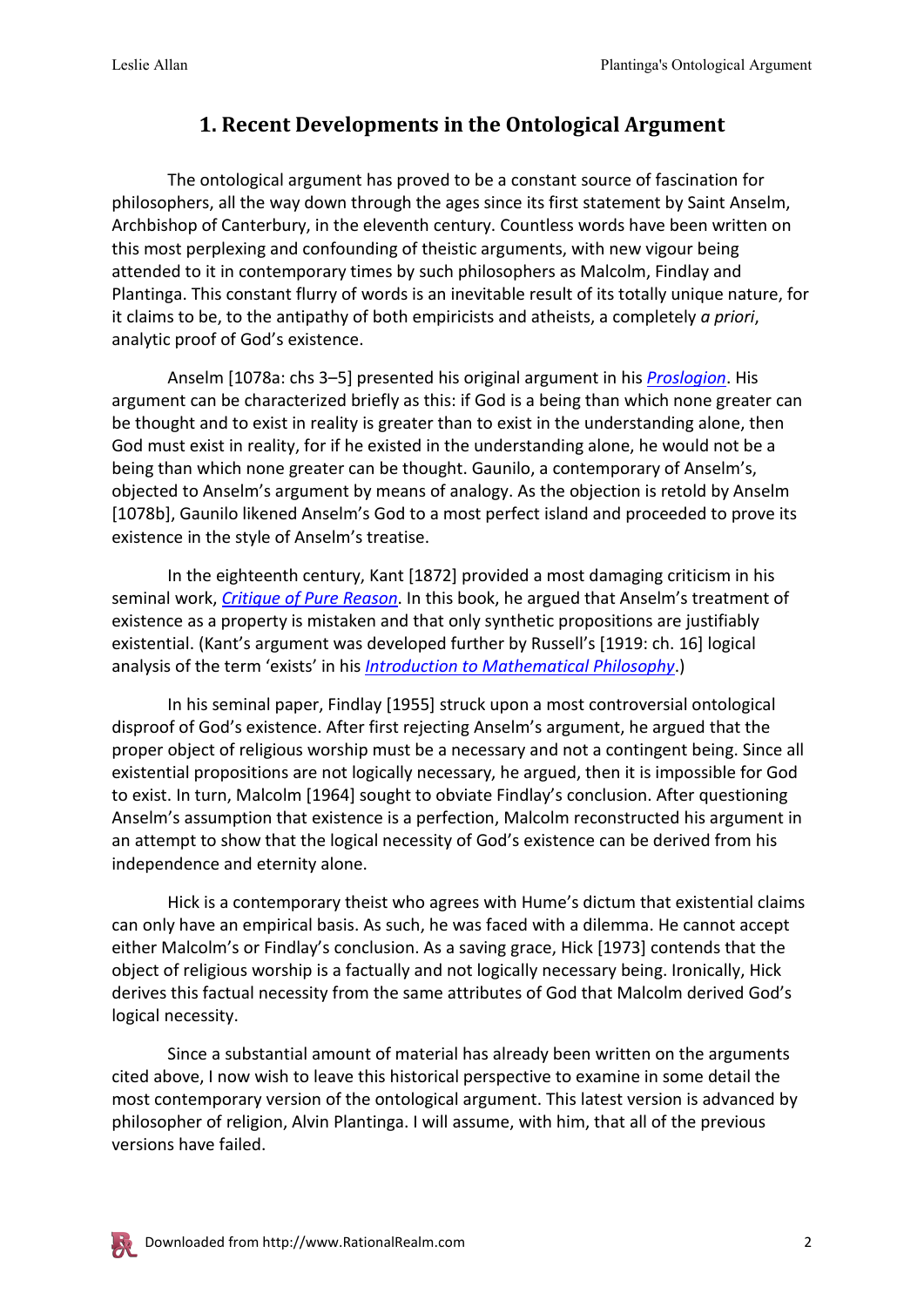## **2. Plantinga's Modal Version Ontological Argument**

Plantinga developed his modal version of the ontological argument for the existence of God in his two controversial books, *[The Nature of Necessity](https://www.amazon.com/gp/product/0198244142/ref=as_li_tl?ie=UTF8&camp=1789&creative=9325&creativeASIN=0198244142&linkCode=as2&tag=pdf1-ess-20&linkId=1270065f43efc980b915fdc12b3408af)* [1974: ch. 10] and *[God, Freedom, and Evil](http://www.amazon.com/gp/product/0802817319/ref=as_li_tl?ie=UTF8&camp=1789&creative=390957&creativeASIN=0802817319&linkCode=as2&tag=pdf1-ess-20&linkId=FD5ROA5RXXTWDJM5)* [1975: part 2 c]. Here, Plantinga attempted to use the philosophical concept of possible worlds to show the necessary nature of God's existence. Since Leibniz first coined the term, 'possible world', in the seventeenth century, it has gained widespread attention. Debate about the meaning and significance of possible worlds to the discipline of modal logic remains current among philosophers. I will avoid discussion of controversial problems, such as transworld identity, because I do not think this is necessary for the purpose of this critique. I will rest content if I succeed in showing that Plantinga's attempt to appraise an existential proposition about what exists through the use of 'possible world' semantics cannot hope to succeed. For the purposes of this essay, I will focus on Plantinga's formulation of his argument in his *[God, Freedom, and Evil](http://www.amazon.com/gp/product/0802817319/ref=as_li_tl?ie=UTF8&camp=1789&creative=390957&creativeASIN=0802817319&linkCode=as2&tag=pdf1-ess-20&linkId=FD5ROA5RXXTWDJM5)*. (For a substantive critique of Plantinga's more technically stated version given in his *[The Nature of Necessity](https://www.amazon.com/gp/product/0198244142/ref=as_li_tl?ie=UTF8&camp=1789&creative=9325&creativeASIN=0198244142&linkCode=as2&tag=pdf1-ess-20&linkId=1270065f43efc980b915fdc12b3408af)*, see Mackie [1982].)

Plantinga progressed through a number of versions of his ontological argument. He examined each in succession, discarding them as he proceeded while repairing the weaknesses of each until he arrived at what, he claimed, is the final triumphant version. The last Achilles' heel he had designed to avoid was the argument's reliance on the concept of possible beings. He believed that there were too many inherent problems with this concept. As Plantinga [1975: 110] admitted, 'I am inclined to think the supposition that there are such things—things that are possible but don't in fact exist—is either unintelligible or necessarily false.' I will try to show below that even with the expunction of this ontologically questionable entity, Plantinga's final, revised argument fails.

Plantinga stated his final argument thus:

(29) There is a possible world in which maximal greatness is instantiated.

And the analogues of (27) and (28) spell out what is involved in maximal greatness:

(30) Necessarily, a being is maximally great only if it has maximal excellence in every world.

and

(31) Necessarily, a being has maximal excellence in every world only if it has omniscience, omnipotence, and moral perfection in every world.

. . . But if (29) is true, then there is a possible world *W* such that if it had been actual, then there would have existed a being that was omnipotent, omniscient, and morally perfect; this being furthermore, would have had these qualities in every possible world. So it follows that if *W* had been actual, it would have been *impossible* that there be no such being. That is, if *W* had been actual,

(33) There is no omnipotent, omniscient, and morally perfect being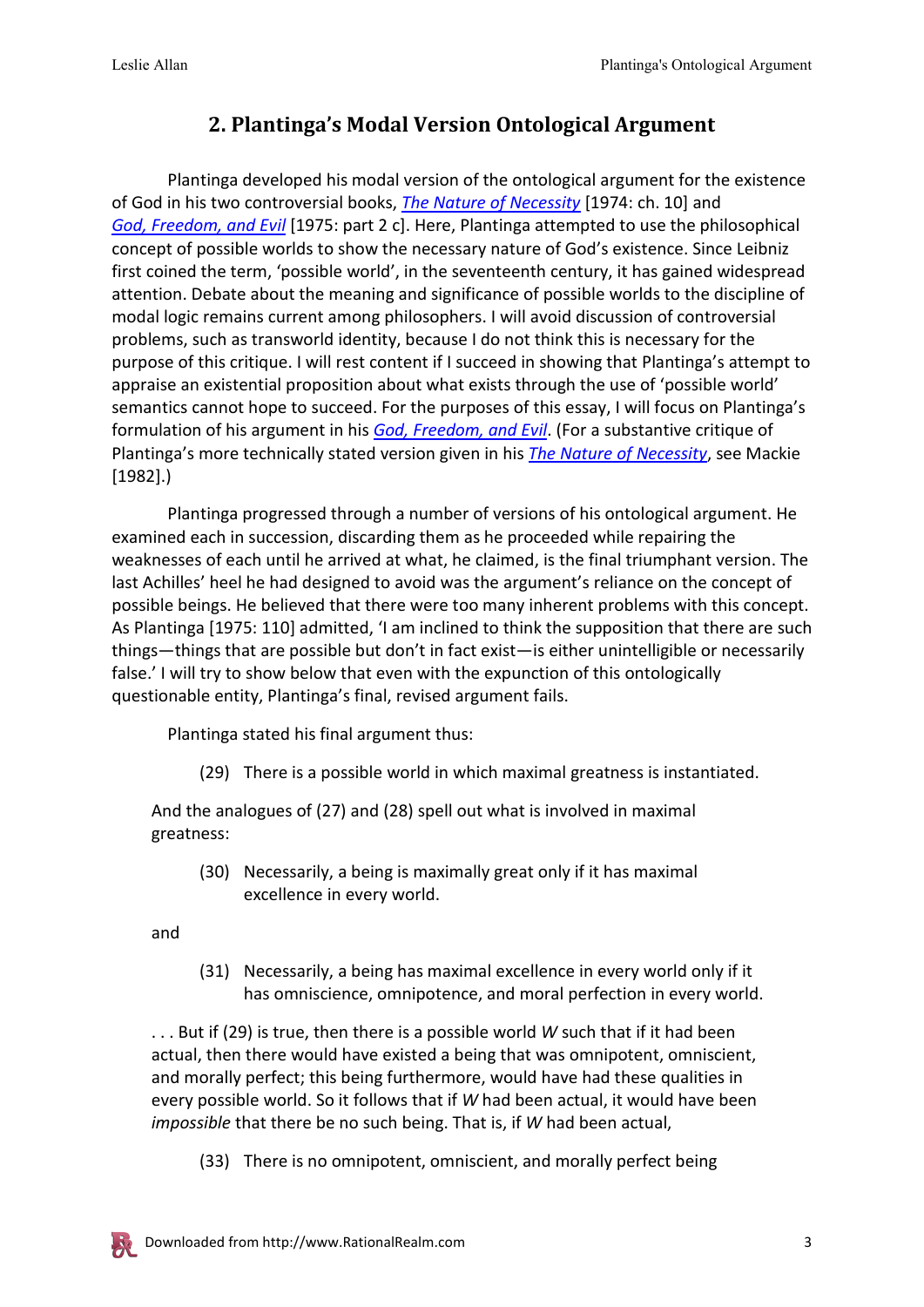would have been an impossible proposition. But if a proposition is impossible in at least one possible world, then it is impossible in every possible world; what is impossible does not vary from world to world. Accordingly (33) is impossible in the *actual* world, i.e., impossible *simpliciter*. But if it is impossible that there be no such being, then there actually exists a being that is omnipotent, omniscient, and morally perfect; this being, furthermore, has these qualities essentially and exists in every possible world.

[Plantinga 1975: 111–12]

Plantinga's argument here is very clever, displaying a high degree of intuitive plausibility. Nonetheless, it seems to have a bad smell about it. Isn't Plantinga simply defining God into existence, as Anselm did? Tooley immediately recognized this when he wrote:

The natural response to this is to ask Gaunilo fashion, what is special about maximal greatness. Let *P* be any property, and define the property of being maximally *P* as that property possessed by something if and only if it exists, and has *P*, in every possible world. If it is then granted that the property of being maximally *P* is possibly exemplified, it follows that it is exemplified. This will lead to a rather overpopulated world. It will also lead to contradictions, since one will be able to prove, for example, both that there is something that is a universal solvent, and that there is something that cannot be dissolved by anything. Or, more theologically, both that there is an omnipotent, omniscient, and perfectly good person, and that there is an omnipotent, omniscient, and completely evil person. Plantinga wisely refrains from discussing this obvious objection.

[Tooley 1977: 102]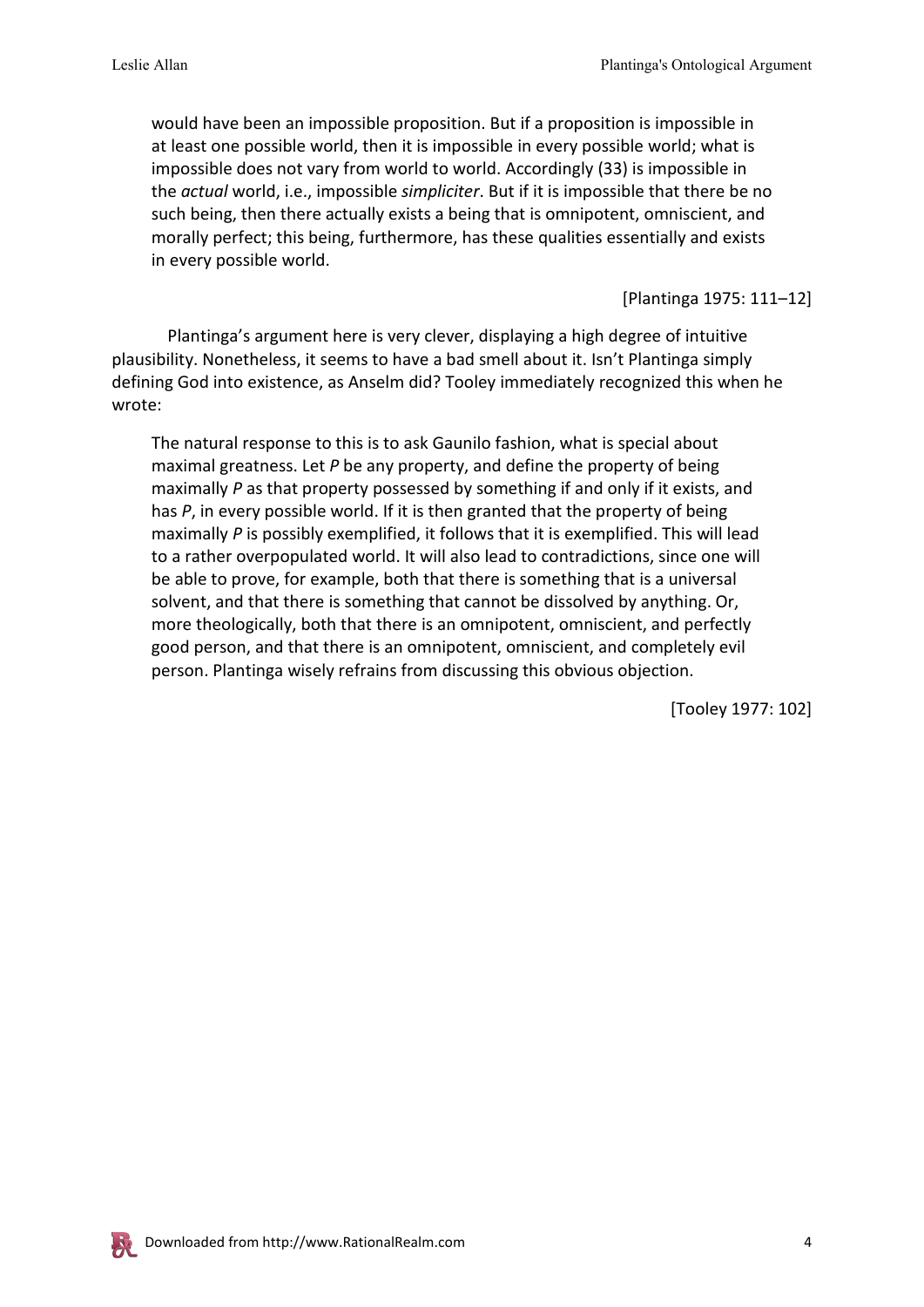## **3. Plantinga's Ontological Argument Restated**

Analogies aside, what is specifically wrong with Plantinga's modal argument for the existence of God? Where is the mistake? The persuasiveness of Plantinga's argument rests on two key factors. Firstly, Plantinga very skilfully defined God's attributes in terms of possible worlds that were self-referential. Secondly, he capitalized on the intuitive notion that necessary truths are true in every possible world. His genius lay in his ability to weave inextricably these two components together so that his conclusion seemed to follow inexorably.

In order to untangle Plantinga's ontological argument and uncover its confusions, let me begin by stating his argument in a more structured fashion. The final version of Plantinga's [1975: 111–12] ontological argument can be put more clearly as follows:

- (29) There is a possible world [*W*] in which maximal greatness is instantiated.
- (30) Necessarily, a being is maximally great only if it has maximal excellence in every world.
- (31) Necessarily, a being has maximal excellence in every world only if it has omniscience, omnipotence, and moral perfection in every world.
- (31′) If *W* had been actual, then there would have existed a being that was omnipotent, omniscient, and morally perfect in every possible world.
- (33′) If *W* had been actual, it would have been impossible that (33) 'There is no omnipotent, omniscient, and morally perfect being'.
- (C1) It is impossible that (33) 'There is no omnipotent, omniscient, and morally perfect being'.
- (C2) Necessarily, there is an omnipotent, omniscient, and morally perfect being.

Plantinga [1975: 111] claimed propositions (31′) and (33′) followed from his (29), (30) and (31). Conclusion (C1), he argued, followed from (33′) while (C2) followed from (C1). Note that the labels (31'), (33'), (C1) and (C2) did not form part of Plantinga's argument. I have added them here for clarity.

Was Plantinga right in thinking that this argument is valid? For Plantinga [1975: 109, 111], propositions (30) and (31) are true by definition. Both propositions (31′) and (33′) are indeed entailed by (29), (30) and (31). The leap from (33′) to (C1) relies on Plantinga's informally stated axiom of transworld impossibility; that what is impossible in at least one possible world is impossible in every possible world. Let's grant that if this axiom were included as an explicit premise in Plantinga's argument, the inference to (C1) would be valid. However, we would still need to conclude that Plantinga's argument was not sound. (Here, I take a 'sound' argument to be one that is both valid and contains true premises.) It remains unsound because its key premise (29) is false. Moreover, I will try to show that this premise is necessarily false.

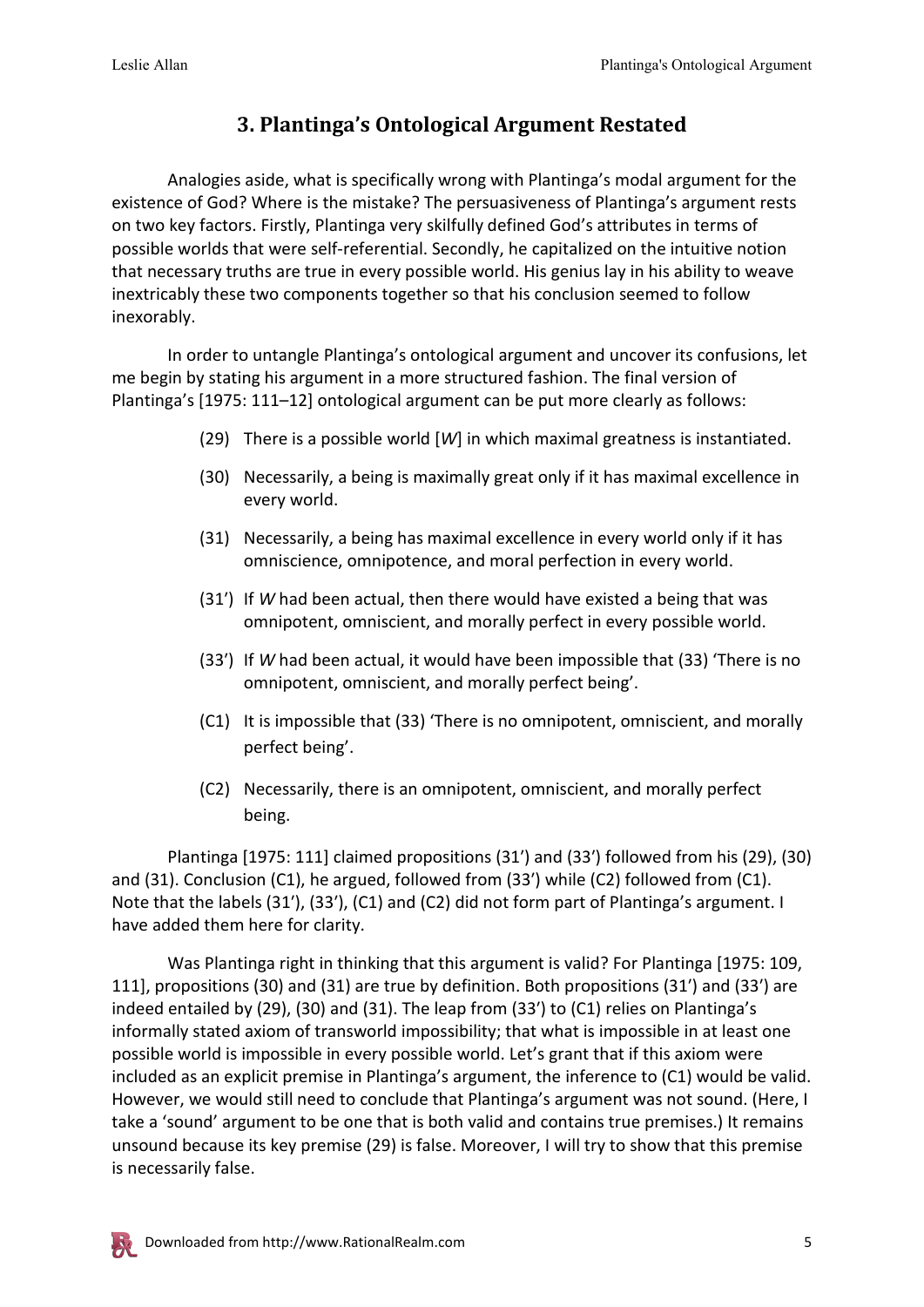This weakness in Plantinga's argument is fatal, as anything and everything follows from a contradictory premise. The subtle confusion in Plantinga's argument is camouflaged by the recursive nature of Plantinga's definitions of his key terms and also by their reflexive reference to possible worlds. As Plantinga's definition of 'maximal excellence' is doubly iterative, I will illustrate my counterargument using a simpler example.

Consider the following argument for the necessary existence of an invincible wizard.

| (29A)<br>∨Qa                | There is a possible world $[M]$ in which exists an unbeatable<br>sorcerer.                                              |
|-----------------------------|-------------------------------------------------------------------------------------------------------------------------|
| (31A) Qa= <sub>df</sub> □Ra | By definition, an unbeatable sorcerer is an invincible wizard<br>in every possible world.                               |
| (31'A)                      | If possible world $[M]$ had been actual, then there would<br>have existed an invincible wizard in every possible world. |
| (33'A)                      | If possible world $[M]$ had been actual, then it would have<br>been impossible that no invincible wizard exists.        |
| (C1A)<br>⊟——Ra              | It is impossible that no invincible wizard exists.                                                                      |
| (C2A)<br>Ra                 | It is necessary that there exists an invincible wizard.                                                                 |

where Qa = 'Entity a is an unbeatable sorcerer'

Ra = 'Entity a is an invincible wizard'

For ease of comparison, I have mirrored here the premise numbering with the numbering of the premises in Plantinga's argument above. Once again, let's grant that with the addition of the axiom of transworld impossibility (i.e., that what is impossible in at least one possible world is impossible in every possible world) the argument to conclusions (C1A) and (C2A) is valid.

My aim here is to show that (29A) is false, and necessarily so. Let's assume for the moment that (29A) true. If (29A) is true, by substitution using definition (31A), the following proposition is true:

> (29A′)  $\Diamond$  Ra There is a possible world [*M*] in which exists an invincible wizard in every possible world.

If an invincible wizard exists in every possible world, then it's not possible for there to be a possible world in which an invincible wizard does not exist.

However, there is no self-contradiction expressed in the proposition:

 $(34A)$   $\neg$ Ra There is no invincible wizard.

Therefore, it is possible for there to be a possible world in which an invincible wizard does not exist. Therefore, it is impossible that an invincible wizard exists in every possible world.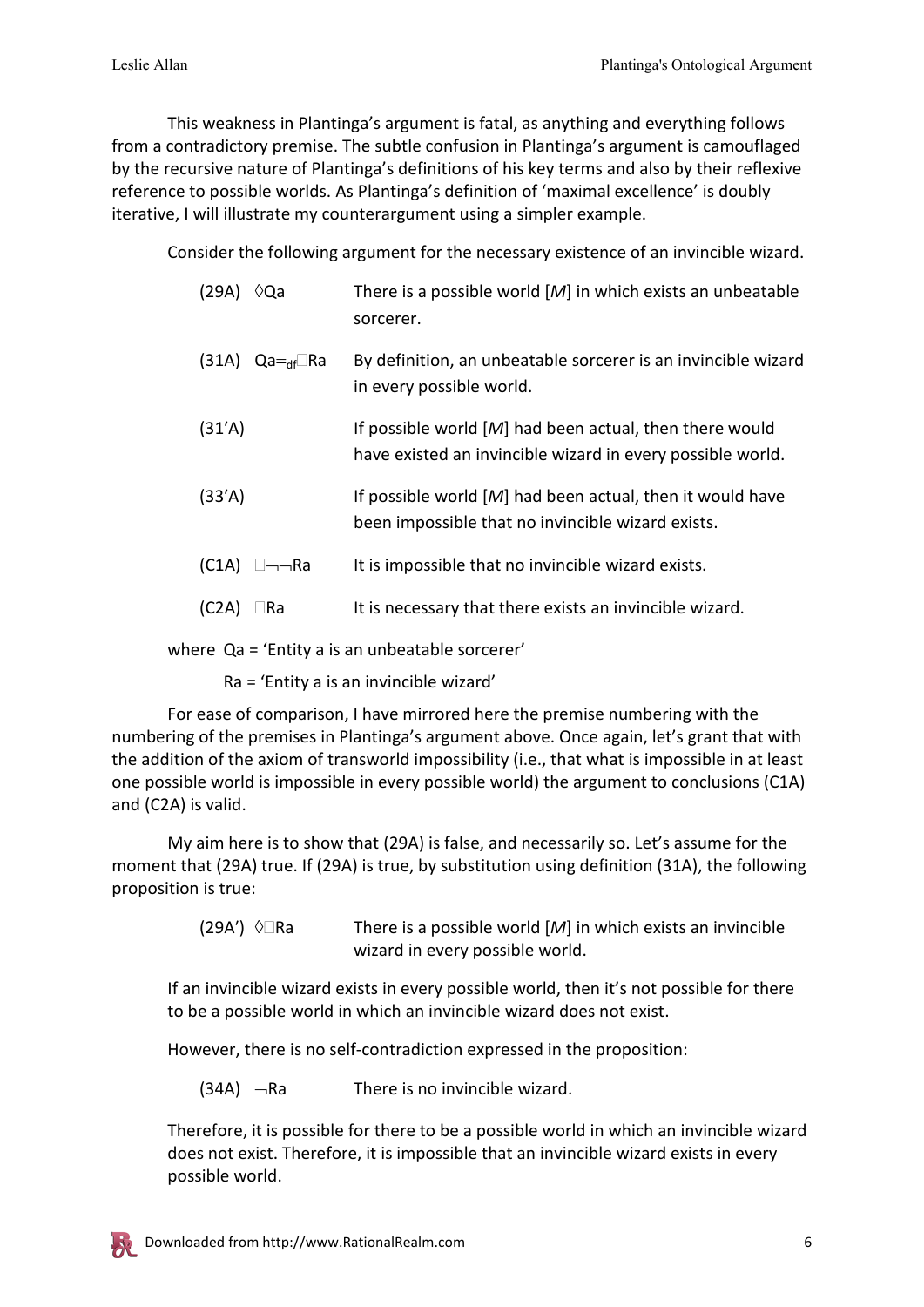Therefore, (29A′) is false. This falsity can be expressed formally as:

 $(35A)$   $\Box$ Ra

By substitution using definition (31A), it is impossible that there exists an unbeatable sorcerer. Expressed formally:

 $(36A)$   $\Box \Box$ Qa

The existence of an unbeatable sorcerer is not only false, it is necessarily false. We can conclude, then, that premise (29A) is necessarily false. It is logically impossible that there is an unbeatable sorcerer in the sense defined here. Now, the structure of the above argument is essentially the same as that in Plantinga's ontological argument. By the same token, then, premise (29) in Plantinga's argument, that maximal greatness is possibly instantiated, is necessarily false. $1$ 

<span id="page-6-0"></span>**<sup>1</sup>**<br>Mackie [1982: 59] also argues specifically for the rational inadmissibility of this crucial premise on the grounds<sup>1</sup> that other premises contradictory with this one are equally logically possible. His criticism here is independent of his other criticism of Plantinga's adoption of  $S_5$  as the appropriate system of modal logic in which to express his ontological argument. Oppy [2016: §7] also rejects Plantinga's (29) along similar lines.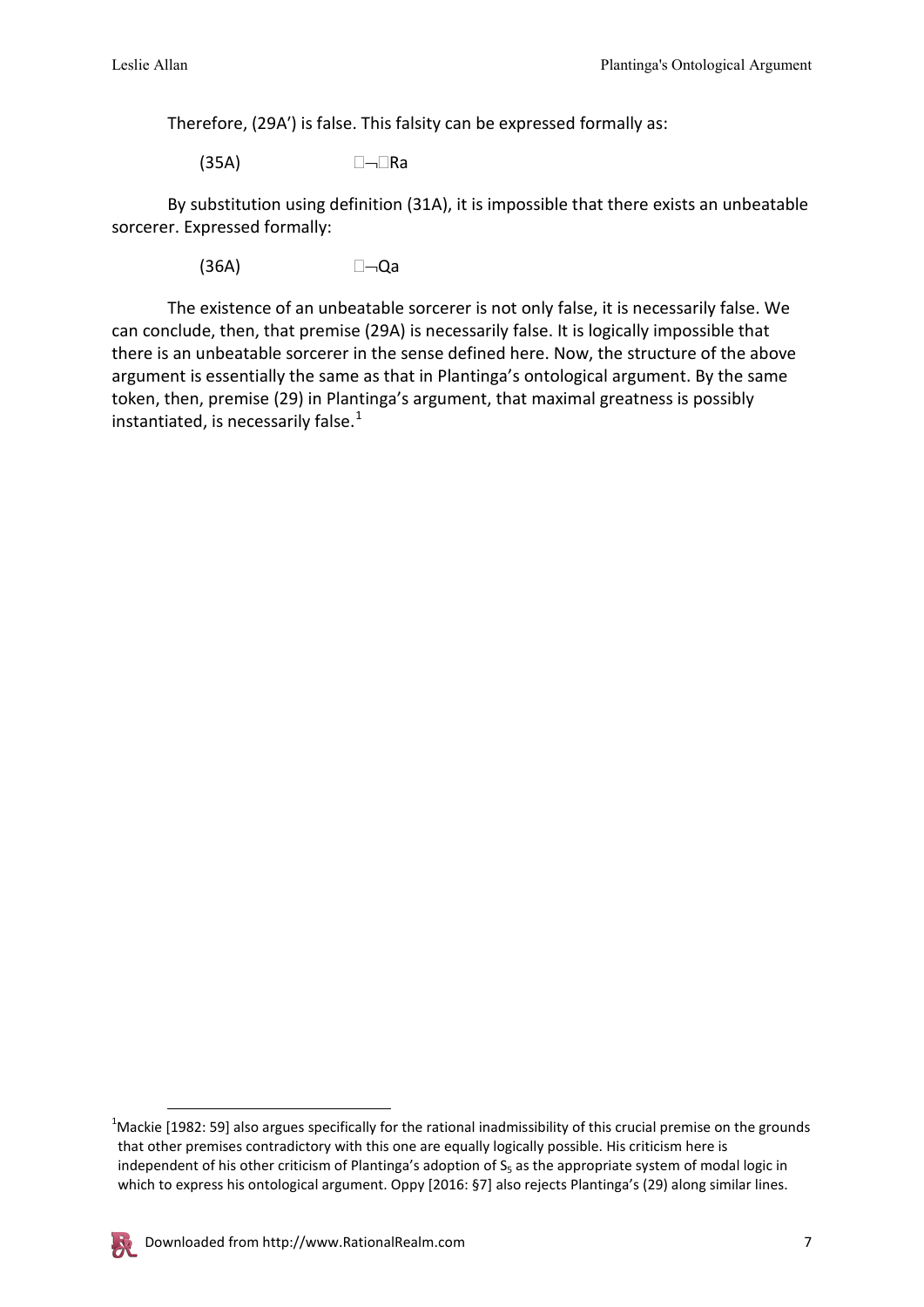#### **4. Why Plantinga's Ontological Argument Is Persuasive**

The interesting question is, What is it about Plantinga's modal formulation of the ontological argument that gives it its intuitive plausibility? To answer this question, first note that the only difference between the structure of my 'invincible wizard' argument in the previous section and Plantinga's ontological argument is that in my version of the argument, the meaning of 'unbeatable sorcerer' is given using only one level of recursion. (Hence, there is no proposition (30A) in my version). Plantinga, on the other hand, used two levels of recursion to define 'maximal greatness'; viz., his propositions (30) and (31). This added complexity is one reason why Plantinga's ontological argument seems so persuasive. His proposition (29) looks innocent enough to warrant our initial assent. Ordinarily, we don't think of our everyday concepts of 'maximum' and 'greatness' as leaning on the theoretical buttress of possible worlds. Not even professional philosophers.

This dependence of the meaning of 'maximal greatness' on possible world semantics is kept covert by Plantinga in his (29). The double recursion from the initial premise (29) to God's all important characteristics of omnipotence, omniscience and moral perfection in (31) provides the psychological distance needed to blur this critical reliance on possible worlds. The intermediate term 'maximal excellence' in Plantinga's (31), in effect, provides this psychological buffer zone. But once we spell out explicitly what (29) means, Plantinga's tying of ordinary-seeming language to an ontology of possible worlds become clear. Once this semantic connection is uncovered, the possibility of the instantiation of God's 'maximal greatness' amounts to:

There is a possible world [*W*] in which there exists a being that is omnipotent, omniscient, and morally perfect in every possible world.

It is this explicit formulation of (29) that deserves close logical scrutiny. But how does Plantinga's originally stated recursive formulation of the semantic connection lead to his logical muddle? Note how the supposed possible world [*W*] in the explicitly stated proposition above is uniquely identified. It is identified as the possible world in which a particular being exists in that possible world, amongst others. The self-referential nature of this world description ought to give us reason to pause. The long history of solving the semantic problems of self-reference, such as the well-known lair paradox, teach us to be very wary of thinking we know at first glance what these kinds of sentences mean. As the logical analysis in the previous section demonstrates, placing confidence in the seeming innocuousness of (29) is misplaced.

The second feature of Plantinga's ontological argument that makes it seem so compelling is his conscription of the crucial, but informally stated, modal axiom about transworld impossibility: what is impossible in at least one possible world is impossible in every possible world. Once we accept (29) as being true (i.e., that there is a possible world [*W*]), the leap from premise (33') to conclusion (C1) appears intuitively as logically conclusive.

Prior to writing this essay, I considered that the inference from (33′) to (C1) was invalid as Plantinga presented (33′) as a counterfactual conditional. The state of affairs described in the antecedent of a counterfactual conditional is always false (otherwise it

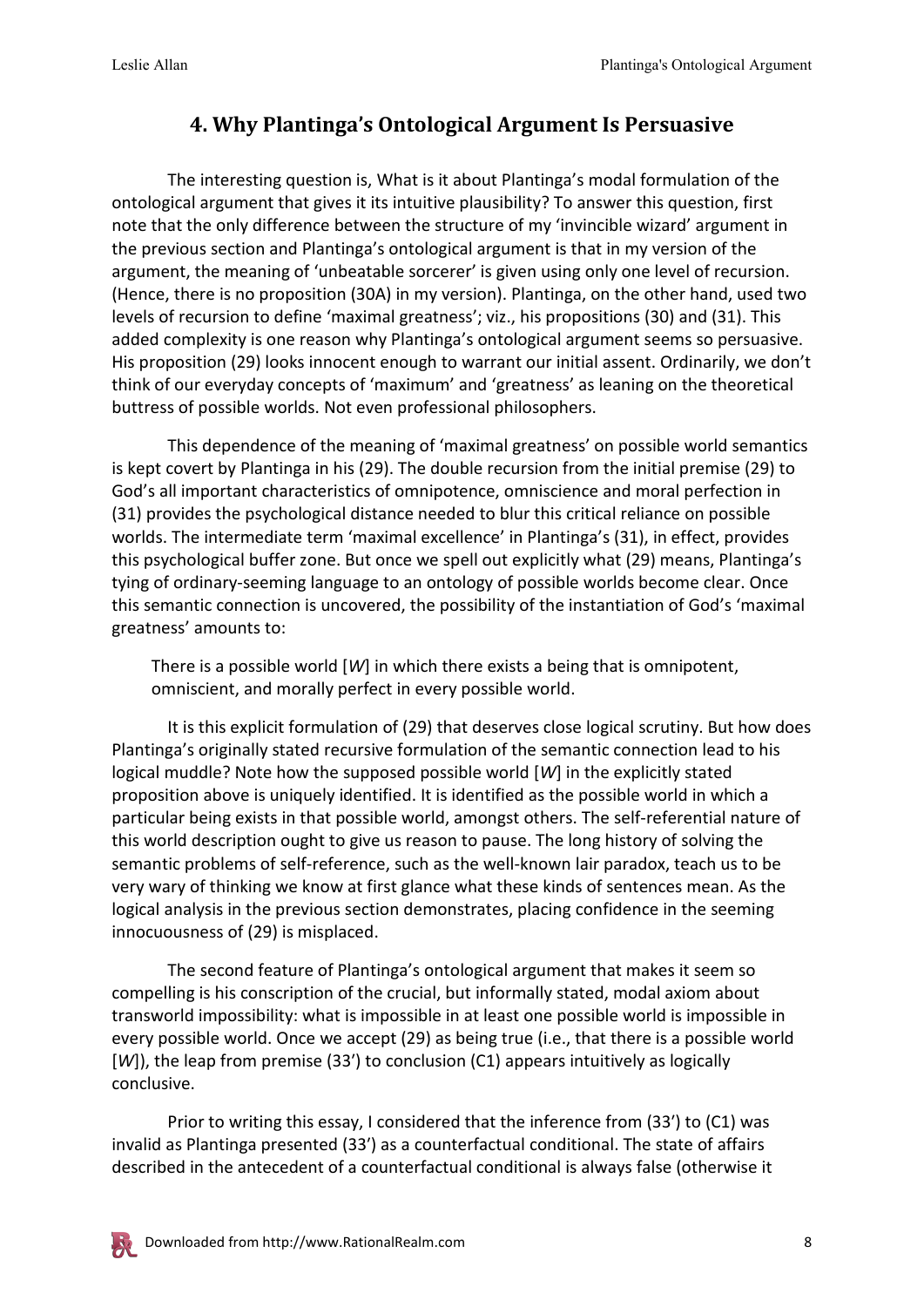wouldn't be counterfactual). In this case, then, I thought that possible world [*W*] is never actualized. I reasoned that, *ipso facto*, maximal greatness is also never actualized. However, this line of reasoning is wrong. Plantinga's argument does not depend on possible world [*W*] in particular being actualized. It depends only on some possible world in which maximal greatness is instantiated is actualized.

A second possible line of attack is on Plantinga's assertion that the non-existence of an omnipotent, omniscient and morally perfect being is impossible *simpliciter*. This assertion seems mistaken because the impossibility of such a being not existing is conditional on possible world [*W*] being actualized. The conditional nature of (33′) seems to make this clear. *Contra* Plantinga, the non-existence of such a being seems to be a conditional impossibility. But herein lays the genius of Plantinga's argument. Premise (33′) is no ordinary subjunctive conditional. Its antecedent has as its object a possible world, allowing Plantinga to call into service the full armoury of possible world logic. From these considerations of the validity of Plantinga's ontological argument, it appears the only, and fatal, objection to Plantinga's argument is that his premise ([2](#page-8-0)9) is necessarily false. $2^2$ 

<span id="page-8-0"></span><sup>&</sup>lt;sup>2</sup> For a general critique of the concept of maximal greatness, see C. D. Broad [1973] and Penelhum [1971: ch. 2]. For a specific criticism of Plantinga's premise (29), see Mackie [1982: 61].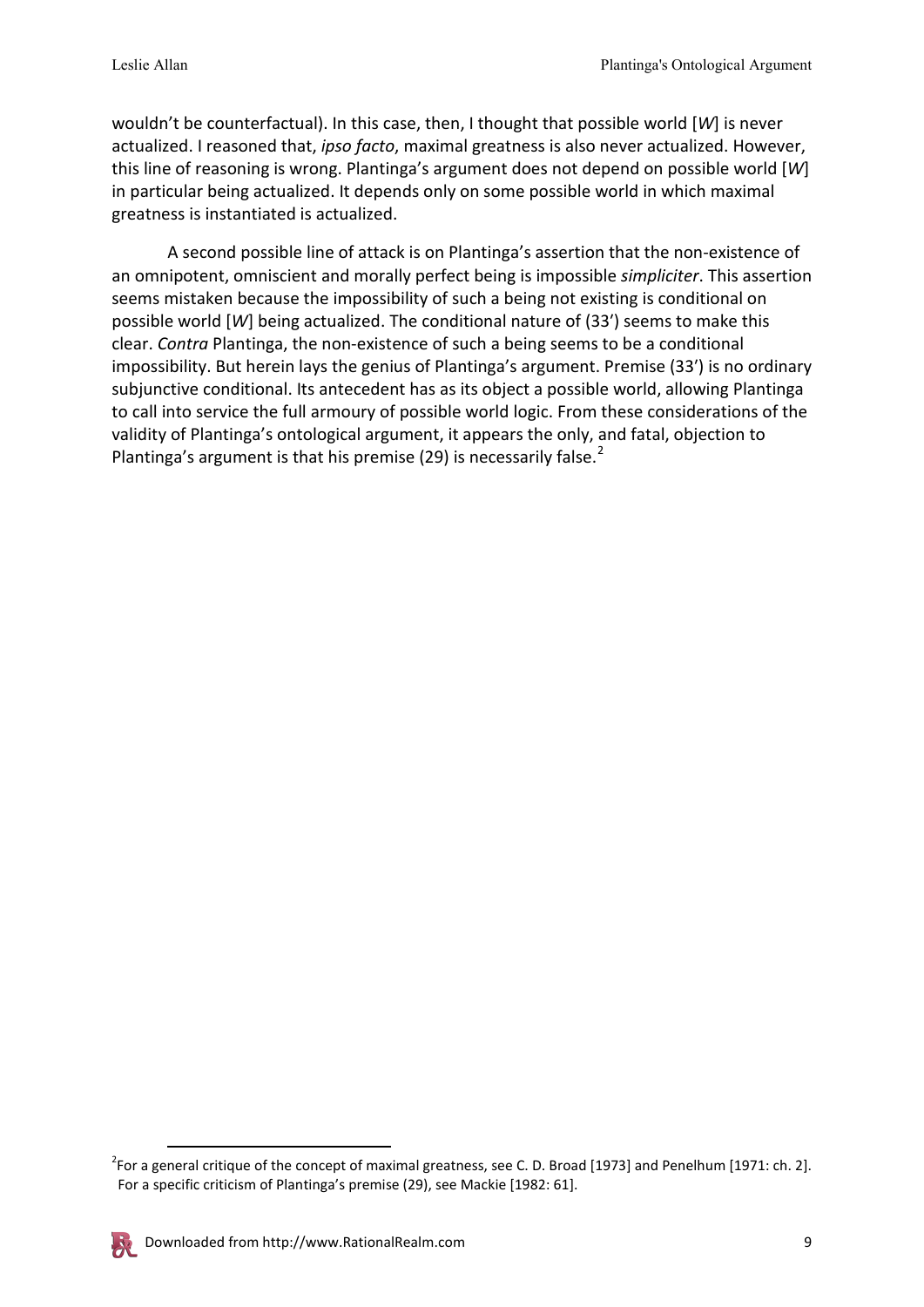#### **5. Rational Acceptability of Plantinga's Ontological Argument**

The *reductio ad absurdum* of Plantinga's ontological argument is that if it were sound, it would be possible to define virtually anything into existence. All a philosopher need do to grant existence to a being is simply define it in premise (29) and predicate its attributes in premises (30) and (31). Plantinga's urge to grant existence to an omniscient, omnipotent and morally perfect being, as opposed to any other kind of being, results, it seems, from the particular religious tradition in which he is embedded and not from any rational constraint. As other critics, such as Mackie [1982: 59] and Oppy [2016: §7], have noted, there is nothing special about maximal greatness.

What did Plantinga conclude for his ontological argument for the existence of God? He summed up his assessment on the final page of his *[God, Freedom, and Evil](http://www.amazon.com/gp/product/0802817319/ref=as_li_tl?ie=UTF8&camp=1789&creative=390957&creativeASIN=0802817319&linkCode=as2&tag=pdf1-ess-20&linkId=FD5ROA5RXXTWDJM5)* [1975: 112]. He claimed of his argument, 'It is certainly valid; given its premise, the conclusion follows.' Furthermore, he also considered his argument sound as he accepted the only non-analytic premise (29) as being true.

In this essay, I have tried to show otherwise, arguing instead that even if we grant that his argument is valid, it remains unsound. Perhaps if Plantinga had formulated his entire argument in numbered premise form, as I have done here, his mistake may have been more obvious. Even he may have seen the difficulty faced by his final argument. Why he chose to not do this with the most critical section of his argument, I cannot say. Perhaps an unfortunate consequence of this omission was to divert critical attention away from this informally stated section of his argument and focus it instead on his three main premises, two of which are analytic and therefore beyond dispute.

Plantinga's only defence in his *[God, Freedom, and Evil](http://www.amazon.com/gp/product/0802817319/ref=as_li_tl?ie=UTF8&camp=1789&creative=390957&creativeASIN=0802817319&linkCode=as2&tag=pdf1-ess-20&linkId=FD5ROA5RXXTWDJM5)* [1975: 112] of his solitary non-analytic premise (29) was to opine that 'I think it *is* true'. He conceded that 'not everyone who understands and reflects on its central premise—that the existence of a maximally great being is *possible*—will accept it'. So the argument, for him, is not a proof of God's existence. He [1975: 112] maintained, though, that the argument establishes the 'rational acceptability' of theism because 'there is nothing *contrary* to *reason* or *irrational* in accepting this premise.' Here, Plantinga referred us to his fuller defense of (29) in his *[The Nature of Necessity](https://www.amazon.com/gp/product/0198244142/ref=as_li_tl?ie=UTF8&camp=1789&creative=9325&creativeASIN=0198244142&linkCode=as2&tag=pdf1-ess-20&linkId=1270065f43efc980b915fdc12b3408af)* [1974: ch. 10, §8].

In order to tease out Plantinga's reasoning, let's grant Plantinga's view that (29) is not known to be false. Does Plantinga's ontological argument, then, give a person a rational reason to believe that God exists. The answer has to be 'No'. Plantinga [1974: 218] readily admitted that there are an infinite number of parallel arguments, all equally valid, that demonstrate the necessary non-existence of a maximally great being. It is on this basis that Plantinga [1974: 219; 1975: 112] conceded that his ontological argument is *not* 'a successful piece of natural theology'. But it remains 'rational' to accept (29), Plantinga asserted, for the same reason that we accept other contested premises.

Here, Plantinga advanced three analogous, equally contested propositions for which it is not irrational to accept as true. First, he appealed to the rationality of abandoning the Distributive Law in logic in the face of quantum uncertainty. Second, he used as illustration

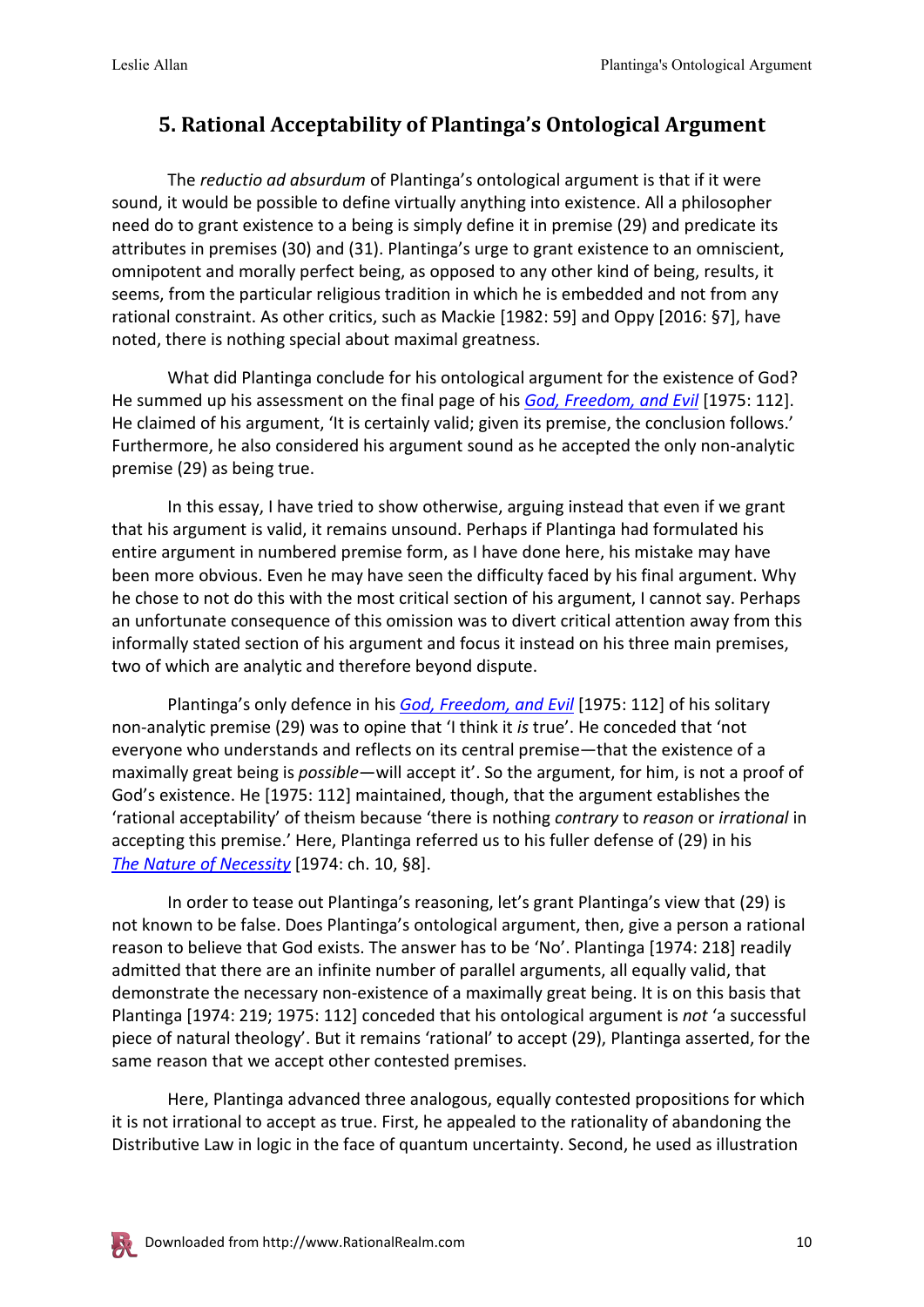the alternative modal logic in which possible but unactualized objects exist. Third, he cited the denying of Leibniz's Law in the face of counterexamples.

However, for each of these three examples, the advocates for each thesis advance reasons for accepting the premise; reasons that are independent of the premise being advocated. Plantinga did not do this for his premise (29). At one point, Plantinga [1974: 220] advocated accepting (29) on the grounds that treating it as true simplifies Theology. Clearly, this reason presupposes the very the existence of the being whose reality is in dispute. Given Plantinga's parenthetical request for us to take his other examples '[M]ore seriously', perhaps he intended for us to take this suggestion with a grain of salt.

On the other hand, Plantinga could push this defence for all it is worth. He could object that at least in some cases, it is allowable for a supporting reason to presuppose the thesis being supported. By way of example, Plantinga [1974: 221] did point to philosophers' acceptance of Leibniz's Law. The arguments in favour of this Law, Plantinga noted, at 'some point invoke that very principle'.

However, even if this were the case with Leibniz's Law, the situation is not analogous to Plantinga's premise (29) stating that maximal greatness is possibly instantiated. Leibniz's Law is a foundation principle in metaphysics that underpins many philosophical arguments. Premise (29), on the other hand, is not such a common principle, requiring agreement by both theists and non-theists. Secondly, unlike the advocates for Leibniz's Law, Plantinga does not advance any arguments for the truth of (29) in the face of counterexamples (i.e., the infinite number of parallel arguments mentioned above).

Plantinga [1974: 221] concluded with this analogy to his acceptance of (29):

So if we carefully ponder Leibniz's Law and the alleged objections, if we consider its connections with other propositions we accept or reject and still find it compelling, we are within our rights in accepting it—and this whether or not we can convince others.

This is precisely what Plantinga did not do with his premise (29). Sure, he could contend that he had considered its connections with his other theistic beliefs he accepts as true. However, this activity is worthless in raising the epistemic probability that God exists independently of a prior acceptance of this proposition. Seen in this light, his ontological argument is self-serving, simply bolstering confidence in a pre-existing belief. It adds nothing to the effort to convince a non-theist and, at best, lulls some theists into thinking that the argument does some actual intellectual work in raising the possibility that God exists.

All of this may be conceded by Plantinga while clinging to the notion that in the absence of a reason for rejecting (29), it is not irrational to accept it. I think this is also a mistake. There are many propositions for which we have equal reason for either accepting or rejecting their truth. Using their best efforts, scientists have calculated the weight of our Earth to be 5.972 X  $10^{24}$  kg. Now, it may be the case that our Earth weighs more than this amount or it may be the case that it weighs less. Either proposition may be true, but not both. We have no reason for rejecting the proposition that the Earth weighs less than 5.972 X  $10^{24}$  kg. But we readily concede that that is not a reason for believing that it does, in

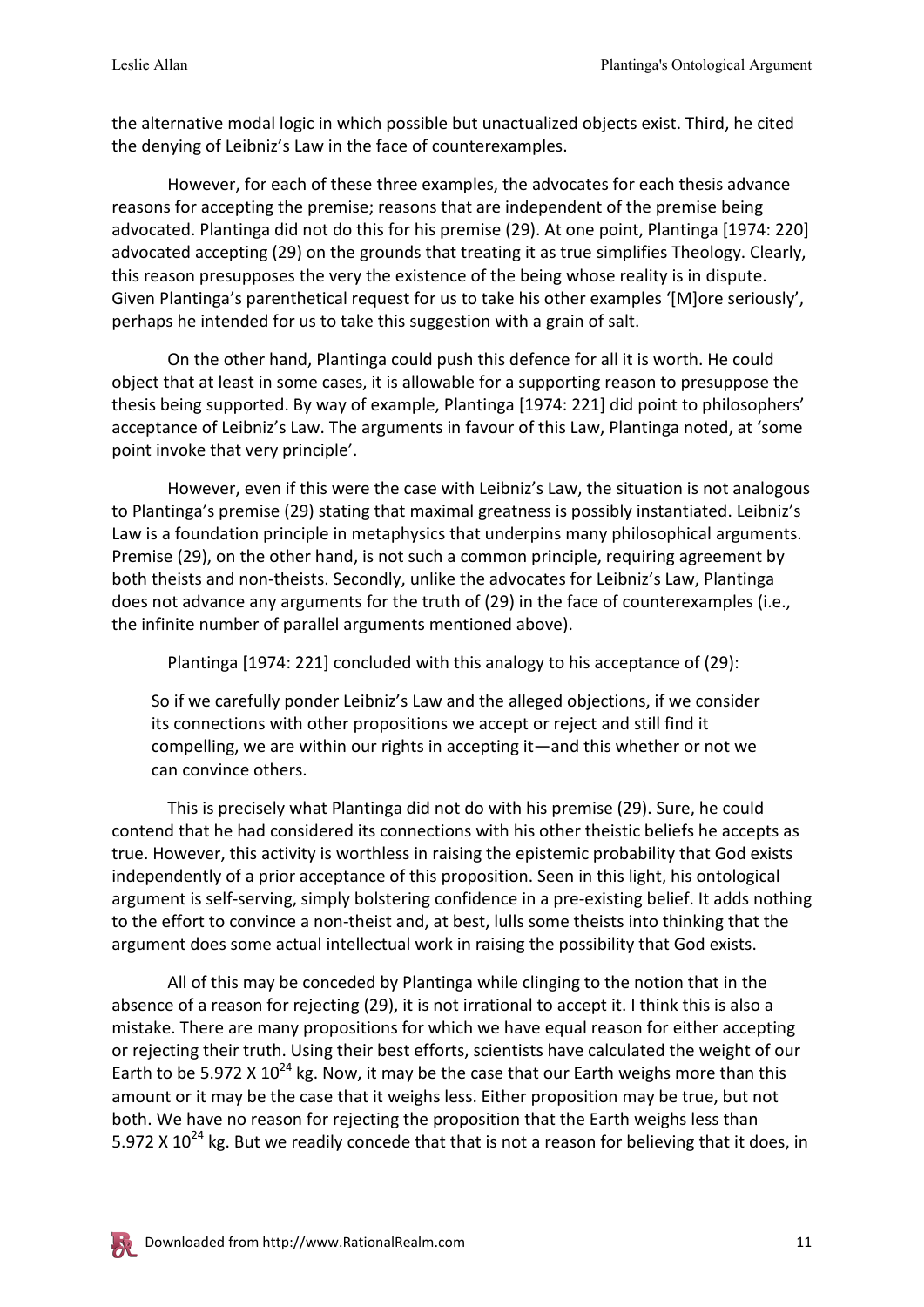fact, weigh less than this. It is just as probable that it weighs more. The rational thing to do in this instance is to suspend judgement.

Take another case that is more akin to the *a priori* nature of Plantinga's ontological argument. Mathematicians know a lot about prime numbers. However, as yet, there exists no proof for there being an infinite number of twin prime pairs (i.e., prime number pairs separated by just one other number). There is no reason for rejecting the proposition that there is an infinite number of twin prime pairs. As per the reasoning above, this fact alone does not make it reasonable to believe that this is the case. Once again, reason dictates that we neither believe nor disbelieve this proposition. The same applies in kind to the contrary proposition; that there is a finite number of twin prime pairs. Likewise, in response to Plantinga's ontological argument, a reasonable person ought to suspend judgement on the truth or otherwise of premise (29).<sup>[3](#page-11-0)</sup> I think we can safely conclude that Plantinga was being exuberantly overconfident in announcing his final version as 'The Argument Triumphant' [1975: 111] and 'A Victorious Modal Version' [1974: 213].

<span id="page-11-0"></span> <sup>3</sup> van Inwagen [1977: 387–92] mounts a similar case against the rationality of accepting Plantinga's premise.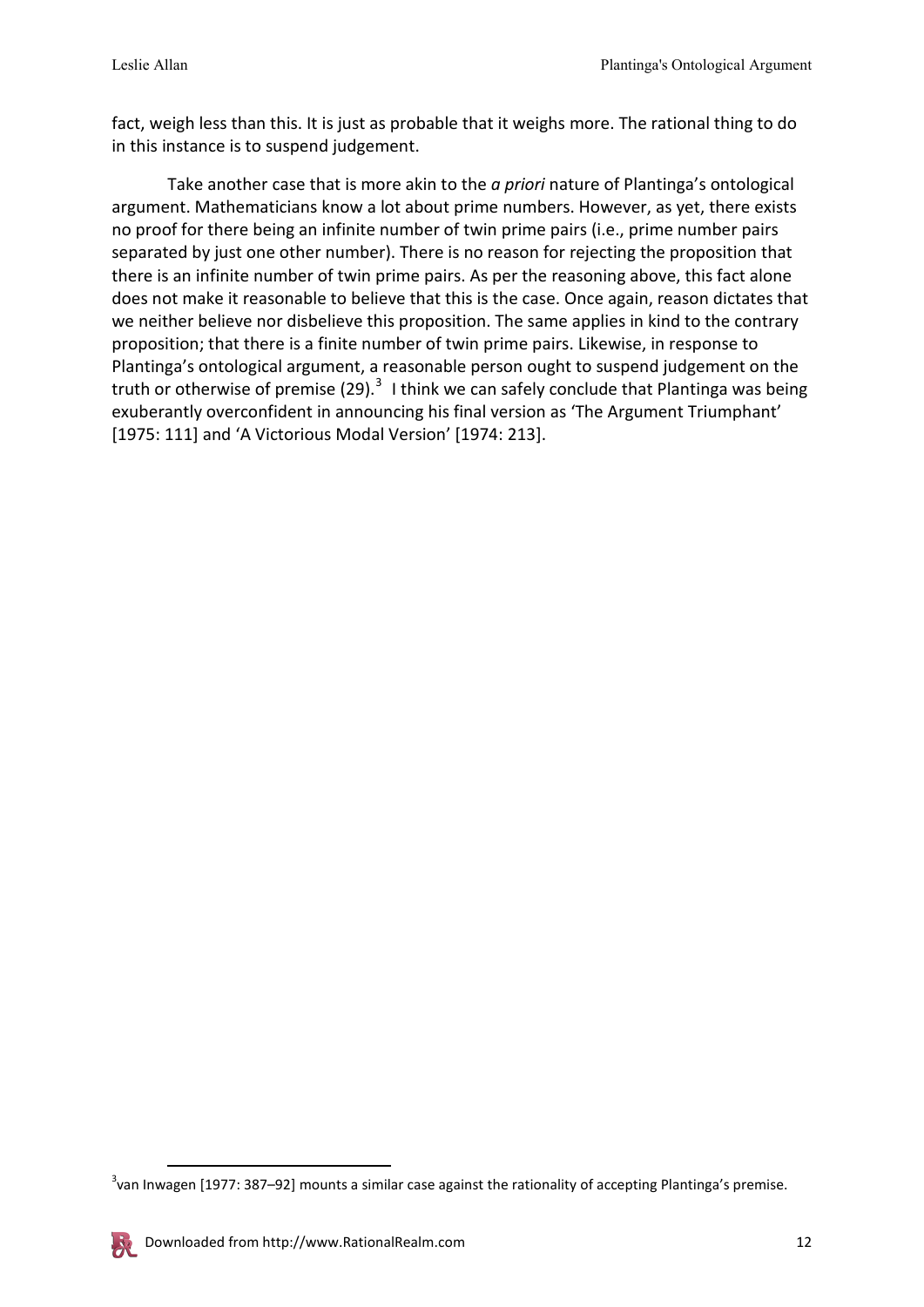## **6. Pruss on Possibility of Maximally Great Being**

I argued in section §3 above that Plantinga's premise (29), that it's possible that maximal greatness is instantiated, is necessarily false. In §5, I tried to show that even if (29) is not known to be false, it is not rational to accept it as true. Pruss [2010] has put up a valiant argument for increasing the epistemic probability that (29) is true above even chances. Basically, Pruss [2010: 233f] argues that if a proposition, such as that there is a maximally great being, centrally motivates individuals or communities to lead flourishing and intellectually sophisticated lives, then that proposition is probably true.

There is much to disagree with in his development of his argument. However, here I want to focus on a core difficulty as it touches Plantinga's version of the ontological argument. Pruss devotes the final section of his essay to the objection that what motivates theists in particular is not the modal aspect of the concept of a maximally great being. If this objection is valid, it seriously undercuts the essay's relevance to and support of Plantinga's thesis. As Pruss [2010: 246] states the objection:

. . . while the belief that there *actually* is a maximally excellent being is central to the lives of flourishing theists, the belief that there is a maximally excellent being *in all worlds* is not central to the lives of flourishing theists.

Pruss argues that this objection is based on a misreading of Plantinga's argument. He [2010: 246] claims that Plantinga was not '*stipulating* that a maximally great being is one that exists in all worlds and is maximally excellent in them all'. Plantinga, Pruss [2010: 247] asserts, only argued that maximal greatness, as a matter of fact, logically entails maximal excellence in all possible worlds. This avoidance of definitional equivalence, according to Pruss [2010: 247], then leaves the 'intellectually sophisticated' theist to 'believe that there is a maximally great being—say, a being that has all perfections—without believing that there is a being that has maximal excellence in every world'.

Firstly, I think Pruss, himself, has misunderstood Plantinga. In his *[The Nature of](https://www.amazon.com/gp/product/0198244142/ref=as_li_tl?ie=UTF8&camp=1789&creative=9325&creativeASIN=0198244142&linkCode=as2&tag=pdf1-ess-20&linkId=1270065f43efc980b915fdc12b3408af)  [Necessity](https://www.amazon.com/gp/product/0198244142/ref=as_li_tl?ie=UTF8&camp=1789&creative=9325&creativeASIN=0198244142&linkCode=as2&tag=pdf1-ess-20&linkId=1270065f43efc980b915fdc12b3408af)*, Plantinga early on [1974: 205] prescribed that 'the term "God" simply abbreviates the longer phrase "the being whose greatness in some world or other is nowhere exceeded"'. As 'world' is meant here in the sense of 'possible world', Plantinga had already semantically tied the concept of 'God' as a maximally great being to a modal framework. This semantic cementing is continued a little later where, in discussing Anselm, Plantinga [1974: 212] declares that 'necessary existence . . . must be considered in comparing a pair of beings with respect to greatness'. This 'must' for Plantinga arises not from an empirical investigation of maximally great beings we might find, but from reflection on what it means to be 'great'. Following some more reflection on the quality of greatness, Plantinga [1974: 214] goes on to stipulate thus:

. . . we might say that the *excellence* of a being in a given world *W* depends only upon its (non world-indexed) properties in *W*, while its greatness in *W* depends not merely upon its excellence in *W*, but also upon its excellence in other worlds.

In constructing a simpler version of his ontological argument, Plantinga [1974: 216] made clear what he meant by 'greatness': 'Let us say that *unsurpassable greatness* is equivalent to *maximal excellence in every possible world*.' Plantinga continued his semantic

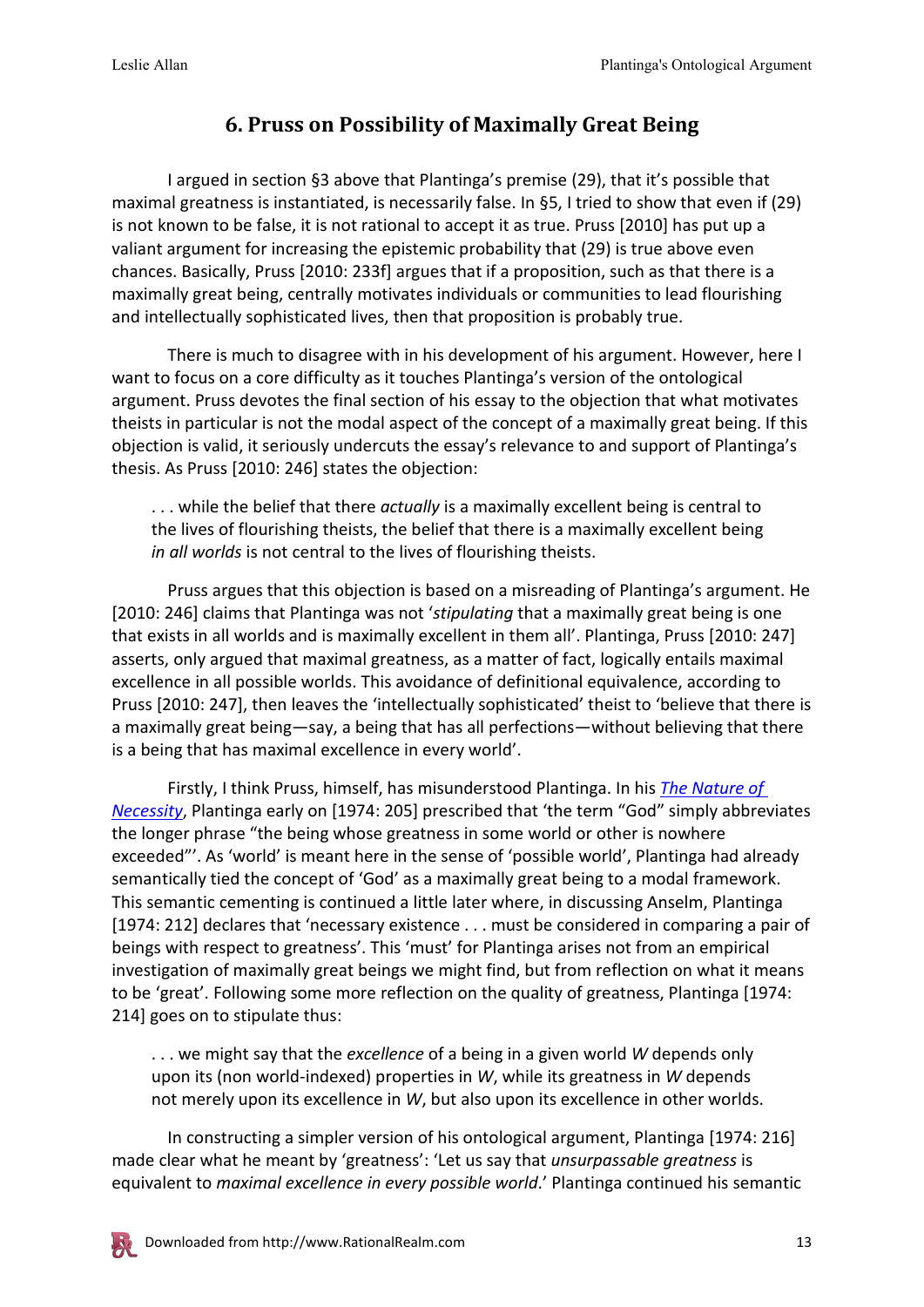coupling of the two notions of 'greatness' and 'necessary existence' in his later *[God, Freedom, and Evil](http://www.amazon.com/gp/product/0802817319/ref=as_li_tl?ie=UTF8&camp=1789&creative=390957&creativeASIN=0802817319&linkCode=as2&tag=pdf1-ess-20&linkId=FD5ROA5RXXTWDJM5)*. Here again, Plantinga [1975: 107] stipulated unequivocally what he meant by 'greatness':

A being's excellence in a given world *W*, let us say, depends only upon the properties it has in *W*; its *greatness* in *W* depends upon those properties but also upon what it is like in other worlds.

Further, Plantinga [1975: 109] regarded his two analytic premises concerning maximal greatness and maximal excellence as *'consequences* of a definition—a definition of maximal greatness'.

So, I think a fair reading of Plantinga shows that for Plantinga, the twin properties of necessary existence and maximal excellence in every possible world are not surprising logical entailments from the concept of maximal greatness. The latter entails the two former properties because of what Plantinga makes 'maximal greatness' mean. The situation here is akin to how the proposition, 'John is a bachelor', entails 'John is not married to Jane or Kate'. Now, 'bachelor' does not mean 'not married to Jane or Kate'. However, the former proposition entails the latter precisely because of what the word 'bachelor' means. If someone accepted the former proposition but rejected the latter, we would say that they are assuming a different meaning of the word 'bachelor'.

The same can be said for Pruss's intellectually sophisticated theistic community. For Pruss [2010: 247], a member of this community 'can believe that there is a maximally great being—say, a being that has all perfections—without believing that there is a being that has maximal excellence in every world'. Sure, but then that theist is using the term 'maximally great being' with a different sense than what Plantinga articulated in his modal version of the ontological argument. $4$ 

Recall, Pruss intended his essay to be a defence of Plantinga's modal version of the ontological argument in particular. Pruss [2010: 233] writes unequivocally of Plantinga's modal version:

The main controversial premise is the possibility premise (2). I will now offer a new way to make the possibility premise epistemically probable. If it is epistemically probable, then the conclusion of the argument is also epistemically probable, and hence probably there is a maximally great being.

By then shifting the meaning of 'maximally great being' away from Plantinga's intended meaning, Pruss's argument fails to hit the mark. In the place of Plantinga's meaning, Pruss [2010: 247] substituted 'a being than which a greater cannot be conceived or one that has all perfections'. It is precisely these kinds of highly philosophically problematic definitions that Plantinga [1974: §2, 3, 6 and 7] explicitly rejected. Plantinga's

<span id="page-13-0"></span> <sup>4</sup> That Pruss has misconstrued Plantinga's argument is also evidenced by his casting doubt on Plantinga's [1974: 214] premises (34) and (35); two premises that are not seriously in contention in the philosophical literature. Pruss [2010: 247] writes: 'Thus, while I initially said that it is the possibility premise (2) that is the main controversial premise, nonetheless premise (1) is a genuinely substantive though plausible claim about what maximal greatness in fact entails, a premise that can also be disputed.'

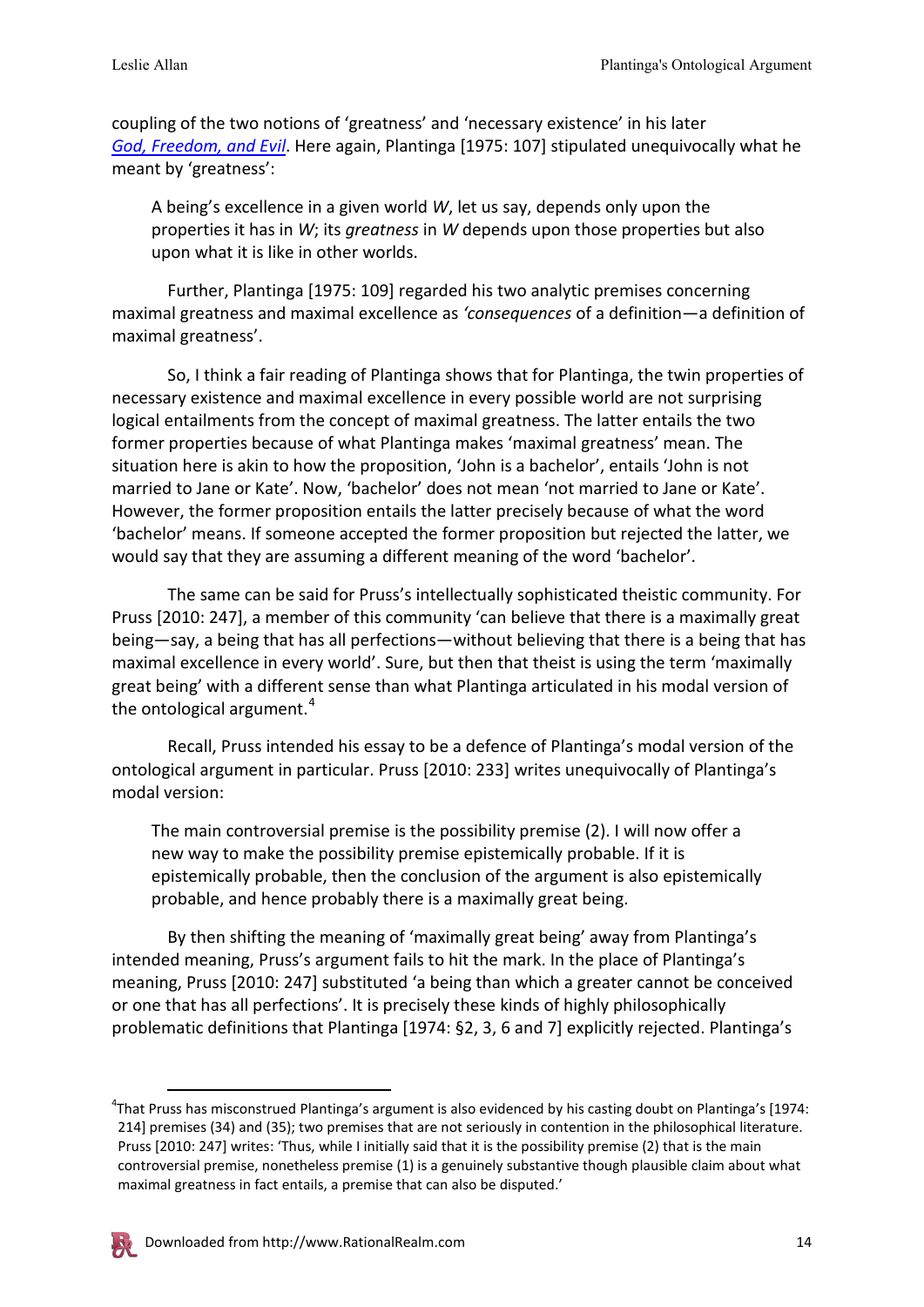modal version of the ontological argument was supposed to avoid the fatal flaws of earlier renditions of the ontological argument that relied on these definitions.

Pruss's semantic decoupling of the term, 'maximal greatness', from 'maximal excellence in every possible world' has robbed his argument of any potency it might have had. By disowning the modal properties of Plantinga's term, 'maximal greatness', Pruss's argument bears no relevance to Plantinga's modal version of the ontological argument. In trying to increase the probability of the possibility of Pruss's kinds of 'maximally great being', Pruss has left the possibility of Plantinga's God untouched.

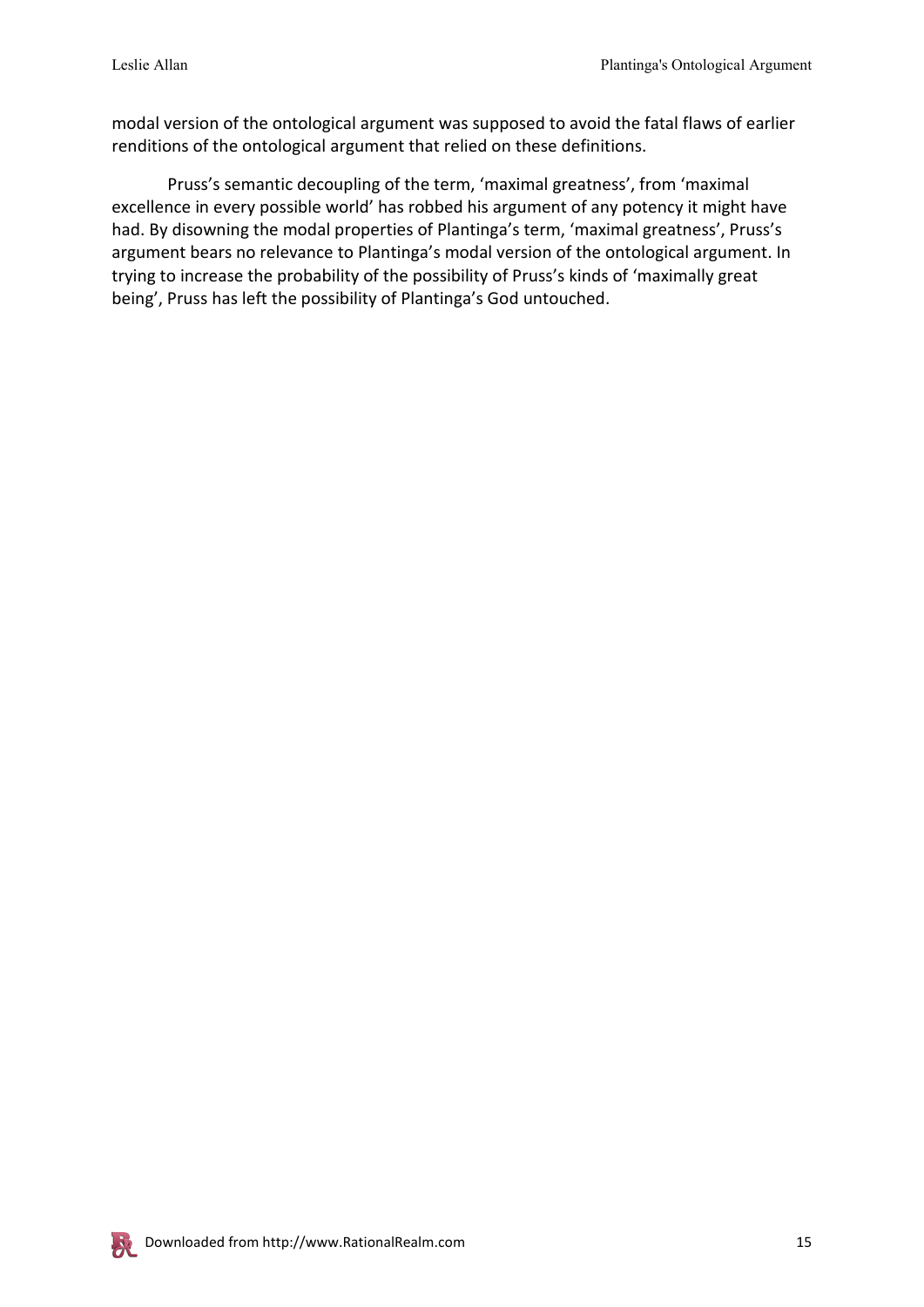## **7. Conclusion**

Spurred on by recent developments in modal logic, the ontological argument for the existence of God has received renewed interest over the last few decades. In this essay, I considered perhaps the most serious advocate of modal versions of this theistic argument. In critiquing Plantinga's effort, I first laid out a more formal statement of his final version. To help identify the source of possible problems with his argument, I constructed a simpler, yet structurally faithful, rendition of it. After conceding that Plantinga's argument is probably valid, I sought to show that, ultimately, it did not pass the test of soundness. The problem lay in his non-analytic premise (29) stating the possibility of the instantiation of maximal greatness. I attempted to show how this premise is not only false, but necessarily false.

Plantinga's modal version of the argument is highly seductive. I was keen, therefore, to uncover where its powers of persuasion lay. I concluded that two important features of his argument lead to its intuitive appeal. First is its self-referential and recursive definition of 'maximal greatness'. Second is Plantinga's conscription of the incontestable modal axiom of transworld impossibility.

Although Plantinga freely admitted that his modal version of the ontological argument is not proof of the existence of God, he nonetheless advocated that it established the rational acceptability of theism. His plea hinged on the rational acceptability of the non-analytic premise that it's possible that maximal greatness is instantiated. I argued that the three examples from the history of philosophy he mustered in his defence of this controversial premise were not analogous to the theist's epistemic situation. I concluded that even if we grant the possibility of the truth of this premise, it is not rational to accept it as so.

In the final section of my essay, I considered the recent attempt by Pruss to bolster the epistemic probability of the truth of this premise. Here I argued that Pruss shifted the meaning of 'maximally great being' to something substantively different from Plantinga's stipulated meaning. As Plantinga's definition of maximal greatness is crucially central to the success of his modal version of the ontological argument, I concluded that Pruss's essay fails as a defence of Plantinga's argument for the existence of God.

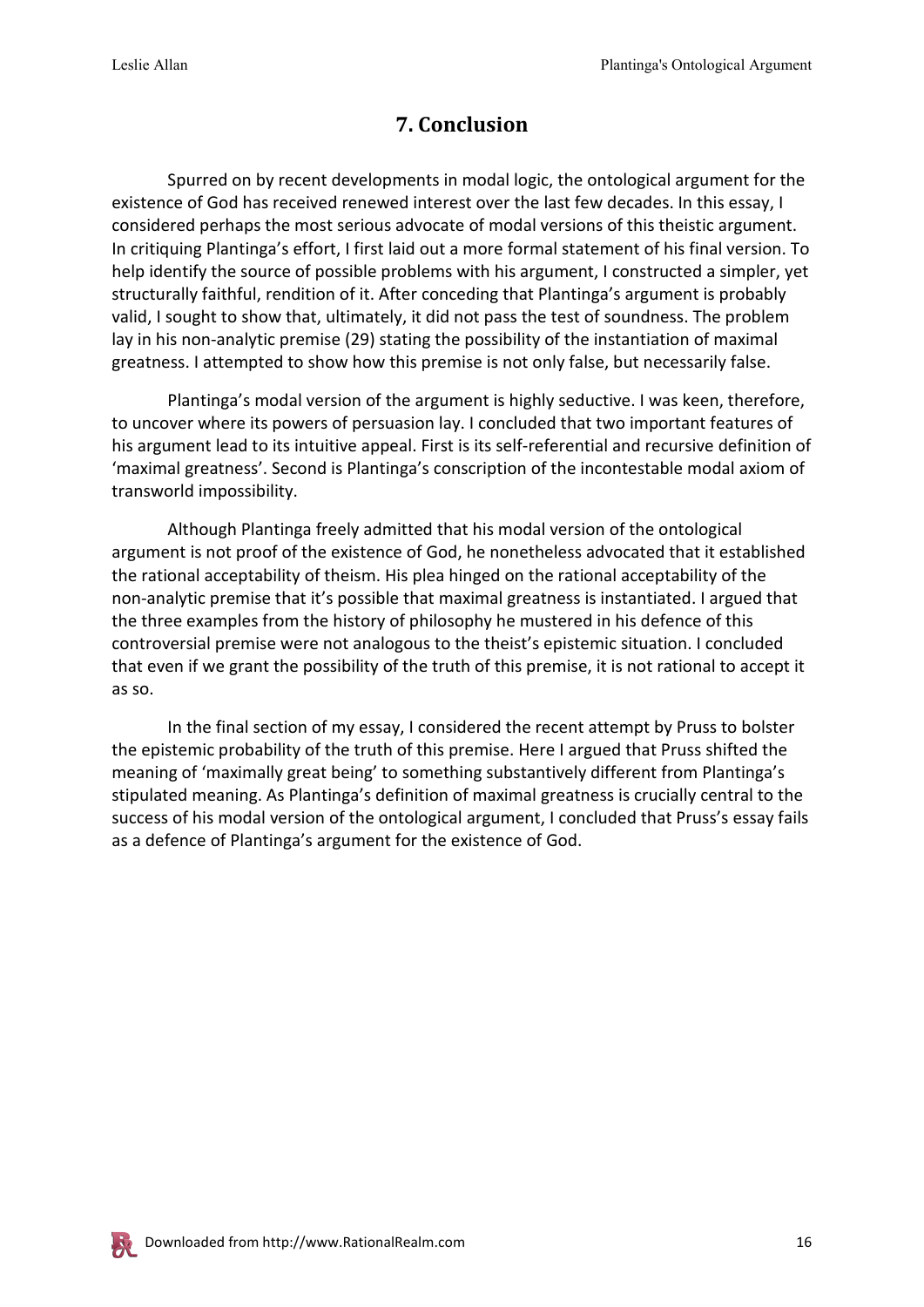#### **References**

- Allan, Leslie 2015. [Plantinga's Free Will Defence: Critical Note,](http://www.rationalrealm.com/philosophy/metaphysics/plantinga-free-will-defence.html) URL = <http://www.rationalrealm.com/philosophy/metaphysics/plantinga-free-will-defenc e.html>.
- Anselm, Saint 1078a (1962). *Proslogium*, in *[Saint Anselm: Basic Writings](https://www.amazon.com/gp/product/0875481094/ref=as_li_tl?ie=UTF8&camp=1789&creative=9325&creativeASIN=0875481094&linkCode=as2&tag=pdf1-ess-20&linkId=5eaf11ca8e853bce6697b20c3e72335d)*, 2nd edn, trans. S. N. Deane, La Salle, Illinois: Open Court: 8–34.
- Anselm, Saint 1078b (1962). *In Behalf of the Fool.*, in *[Saint Anselm: Basic Writings](https://www.amazon.com/gp/product/0875481094/ref=as_li_tl?ie=UTF8&camp=1789&creative=9325&creativeASIN=0875481094&linkCode=as2&tag=pdf1-ess-20&linkId=5eaf11ca8e853bce6697b20c3e72335d)*, 2nd edn, trans. S. N. Deane, La Salle, Illinois: Open Court: 145–53.
- Baggaley, John 1997. The Ontological Argument for the Existence of God, URL = <http://apollos.ws/ontological-argument/The%20Ontological%20Argument%20for% 20the%20Existence%20of%20God.pdf>.
- Broad, C. D. 1973. A Critique of the Ontological Argument, in *[Philosophy of Religion: Selected](http://www.amazon.com/gp/product/0195155114/ref=as_li_tl?ie=UTF8&camp=1789&creative=390957&creativeASIN=0195155114&linkCode=as2&tag=pdf1-ess-20&linkId=XUV6NRRBDQVRBLI4)  [Readings](http://www.amazon.com/gp/product/0195155114/ref=as_li_tl?ie=UTF8&camp=1789&creative=390957&creativeASIN=0195155114&linkCode=as2&tag=pdf1-ess-20&linkId=XUV6NRRBDQVRBLI4)*, eds William L. Rowe and William J. Wainwright, New York: Harcourt Brace Jovanovich: 110–16.
- Carter, W. R. 1976. Plantinga on Existing Necessarily, *Canadian Journal of Philosophy* 6/1: 95–104.

Edwards, Rem B. 1972. *[Reason and Religion](https://www.amazon.com/gp/product/1532609310/ref=as_li_tl?ie=UTF8&camp=1789&creative=9325&creativeASIN=1532609310&linkCode=as2&tag=pdf1-ess-20&linkId=f68be083159ecd61b3d8ea55ded6fab0)*, New York: Harcourt Brace Jovanovich: ch. 9.

- Fitch, Gregory 1978. Plantinga's Necessary A Posteriori Truths, *Canadian Journal of Philosophy* 8/2: 323–7.
- Findlay, J. N. 1955. Can God's Existence Be Disproved?, in *[New Essays in Philosophical](https://www.amazon.com/gp/product/0334046211/ref=as_li_tl?ie=UTF8&camp=1789&creative=9325&creativeASIN=0334046211&linkCode=as2&tag=pdf1-ess-20&linkId=4eeb7b6b2ec8fc6da6634a66a9155044)  [Theology](https://www.amazon.com/gp/product/0334046211/ref=as_li_tl?ie=UTF8&camp=1789&creative=9325&creativeASIN=0334046211&linkCode=as2&tag=pdf1-ess-20&linkId=4eeb7b6b2ec8fc6da6634a66a9155044)*, eds Antony Flew and Alasdair MacIntyre, London: SCM Press: 47–56.
- Garson, James 2016. Modal Logic, *The Stanford Encyclopedia of Philosophy* (Spring 2016 Edition), ed. Edward N. Zalta, URL = <http://plato.stanford.edu/archives/spr2016/entries/logic-modal/>.
- Hick, John 1963. *[Philosophy of Religion](http://www.amazon.com/gp/product/0136626289/ref=as_li_tl?ie=UTF8&camp=1789&creative=390957&creativeASIN=0136626289&linkCode=as2&tag=pdf1-ess-20&linkId=GNO7YLKQJHX6536O)*, Englewood Cliffs: Prentice-Hall: ch. 2.
- Hick, John, ed., 1964. *[The Existence of God](https://www.amazon.com/gp/product/B00128MA9S/ref=as_li_tl?ie=UTF8&camp=1789&creative=9325&creativeASIN=B00128MA9S&linkCode=as2&tag=pdf1-ess-20&linkId=616a0e3736326dea4fa1c7a144aa66de)*, New York: Macmillan: part 1.
- Hick, John 1973. Necessary Being, in *[Philosophy of Religion: Selected Readings](http://www.amazon.com/gp/product/0195155114/ref=as_li_tl?ie=UTF8&camp=1789&creative=390957&creativeASIN=0195155114&linkCode=as2&tag=pdf1-ess-20&linkId=XUV6NRRBDQVRBLI4)*, eds William L. Rowe and William J. Wainwright, New York: Harcourt Brace Jovanovich: 14–27.
- Hick, John and Arthur C. McGill, eds, 1967. *[The Many-Faced Argument](https://www.amazon.com/gp/product/1606086952/ref=as_li_tl?ie=UTF8&camp=1789&creative=9325&creativeASIN=1606086952&linkCode=as2&tag=pdf1-ess-20&linkId=aad14c1497dcfd43cd253591fbf0d98c)*, New York: Macmillan.
- Kant, Immanuel 1872 (1933). *[Immanuel Kant's Critique of Pure Reason](http://www.amazon.com/gp/product/0230013384/ref=as_li_tl?ie=UTF8&camp=1789&creative=390957&creativeASIN=0230013384&linkCode=as2&tag=pdf1-ess-20&linkId=EN64WCWCAHVTZ7OB)*, trans. N. K. Smith, London: Macmillan: ch. 3.
- Lloyd, Genevieve 1978. Leibniz on Possible Individuals and Possible Worlds, *Australasian Journal of Philosophy* 56/2: 126–42.
- Mackie, J. L. 1982. *[The Miracle of Theism](http://www.amazon.com/gp/product/019824682X/ref=as_li_tl?ie=UTF8&camp=1789&creative=390957&creativeASIN=019824682X&linkCode=as2&tag=pdf1-ess-20&linkId=PETHAJNZJJCW34MD)*, Oxford: Clarendon Press: ch. 3.